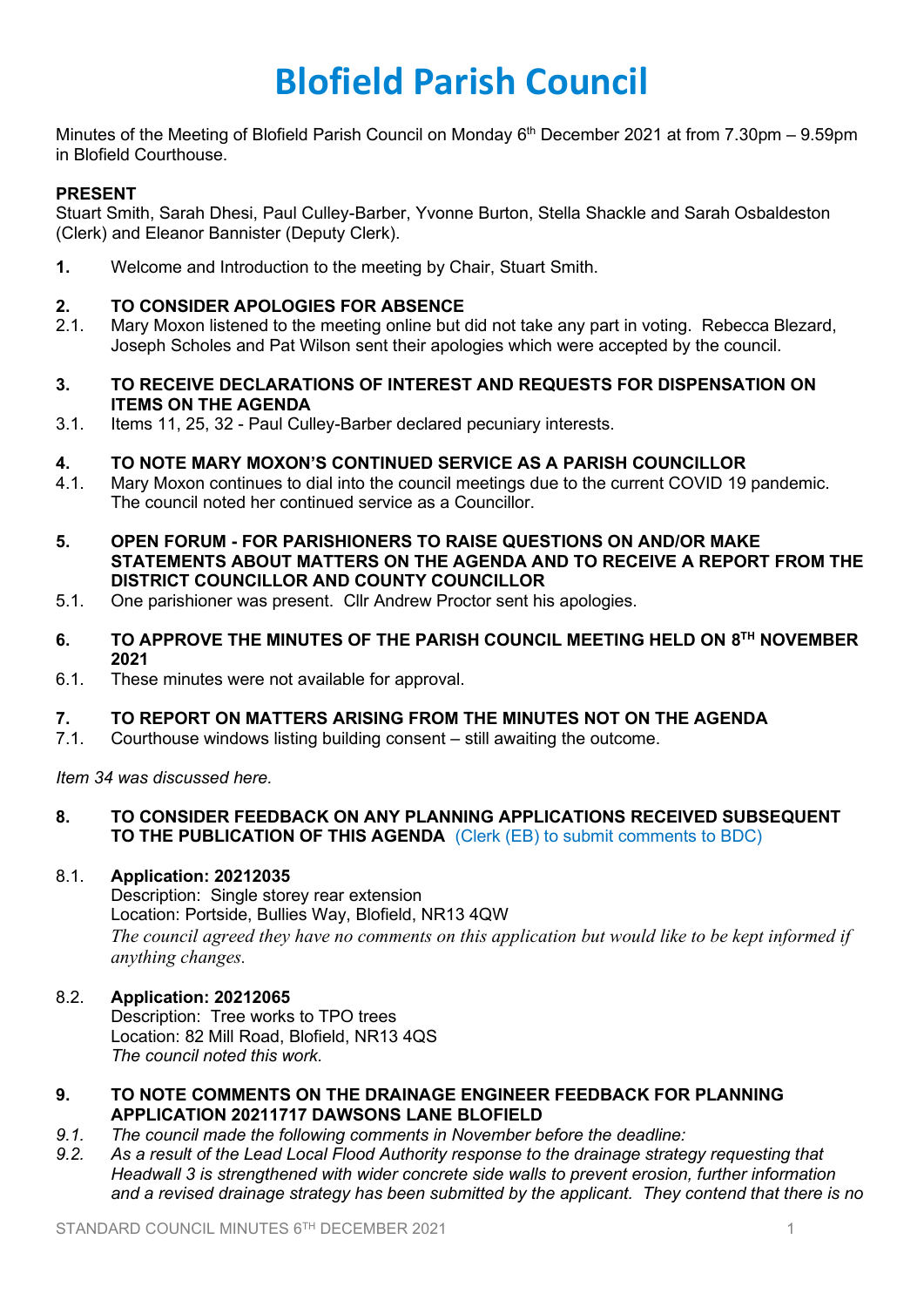*requirement to strengthen headwall 3 and that any changes can be made good by the Maintenance and Management Company going forward. However the condition makes it clear that the onus is on the applicant to ensure the drainage strategy will last for the lifetime of the development. The flow rate figures used by the applicant are not up to date, failing to take into account the changes in house specification on site agreed in application 20202164.*

- *9.3. There is still no evidence on how the system has been altered to reflect the infiltration pond overflow incident in December 2020 when only three houses were connected, again contrary to NPPF paragraphs 155 and 156 and Blofield Neighbourhood Plan Env3 Drainage. The failure was not as a result of overland flows into the infiltration pond, (old vestigial ditches on the field further north have not shown any water capture in the last 10 years to local knowledge). The failure is a result of poor infiltration from the pond when the neighbouring blind ditch is full, which although there is confirmation that both ditch and pond drain into the same sand seam by the Norfolk Laboratories partnership, infiltration testing has not occurred when both systems are full.*
- *9.4. Blofield Parish Council continues to object to this application as the verification report fails to discharge the planning condition.*
- *9.5.* This application may be on the planning committee agenda on the 5th January 2022. Clerk (EB) to ensure the council has a councillor available to speak if required.
- **10. TO CONSIDER FEEDBACK ON ANY PLANNING APPLICATIONS RECEIVED SUBSEQUENT TO THE PUBLICATION OF THIS AGENDA**
- 10.1. No further applications were received.
- **11. TO RECEIVE AN UPDATE FROM NCC CHILDRENS SERVICES / BROADLAND DISTRICT COUNCIL REGARDING THE NEW SCHOOL AND AGREE ANY NECESSARY ACTIONS (SJS)**
- 11.1. Stuart Smith provided an update from the meeting on the  $6<sup>th</sup>$  December.
- 11.2. The land transfer between BDC and NCC is under consideration by their legal departments.
- 11.3. NCC Children's Services will consider communication plans with the parishioners early in 2022.
- 11.4. BDC have reported that they will look to mow the large piece of land to clear the weeds and then look to seed the land, but this can only take place in dryer weather when the ground is firmer.
- 11.5. The Doctors Surgery temporary road will soon be completed.
- 11.6. A heads of terms document (list of detailed requirements from NCC CS and Blofield Parish Council for the land transfer) will be worked on in the new year by Children's Services. The council agreed to work on a council list before the next council meeting (17/1/2022) and next children's services meeting (24/1/2022). Clerk (EB) to arrange to liaise with councillors and prepare a list.

# **12. TO RECEIVE AN UPDATE ON MARTY'S MARSH, THE ONGOING MAINTENANCE PLAN AND AGREE ANY NECESSARY ACTIONS**

- 12.1. Yvonne Burton reported a large oak tree that has split and is blocking a Marty's Marsh pathway. Clerk (EB) has arranged an urgent visit and urgent works to resolve the problem. The council approved up to  $£1000$  for the works but anticipate it will be significantly less than this. The bench will be stored at the Courthouse until the weather improves.
- 12.2. The council requested the new bench is purchased as soon as possible to avoid price increases. Clerk (EB) to order and arrange a Platinum Jubilee plaque at the same time. Clerk (EB) to arrange a concrete based and installation of the bench in early spring.
- 12.3. Yvonne Burton reported that the working party was impacted by poor weather however chippings were spread on the paths. Much more wood chippings will be needed.
- 12.4. Two contractors have visited the site and will be quoting for the west bank culvert repairs. A third contractor will be visiting and this matter will then return to the January agenda for full council consideration.
- **13. TO RECEIVE AN UPDATE ON THE BRIDGE PROJECT AT MARTY'S MARSH AND AGREE ANY NECESSARY ACTIONS**
- 13.1. Sarah Dhesi reported on progress to date and advised that 3 quotations for the bridge and associated works have been requested. The next working party date has not been set.
- 13.2. Sarah Dhesi reported that the bridge will be sited entirely on Brundalls land.
- 13.3. Blofield Parish Council has agreed that Brundall Parish Council take ownership of the bridge, as it is solely on their land and will be responsible for the insurance, maintenance and if required any replacement of the bridge in the future. The Council unanimously resolved to approve this proposal. Clerk (SO) to inform Brundall Parish Council.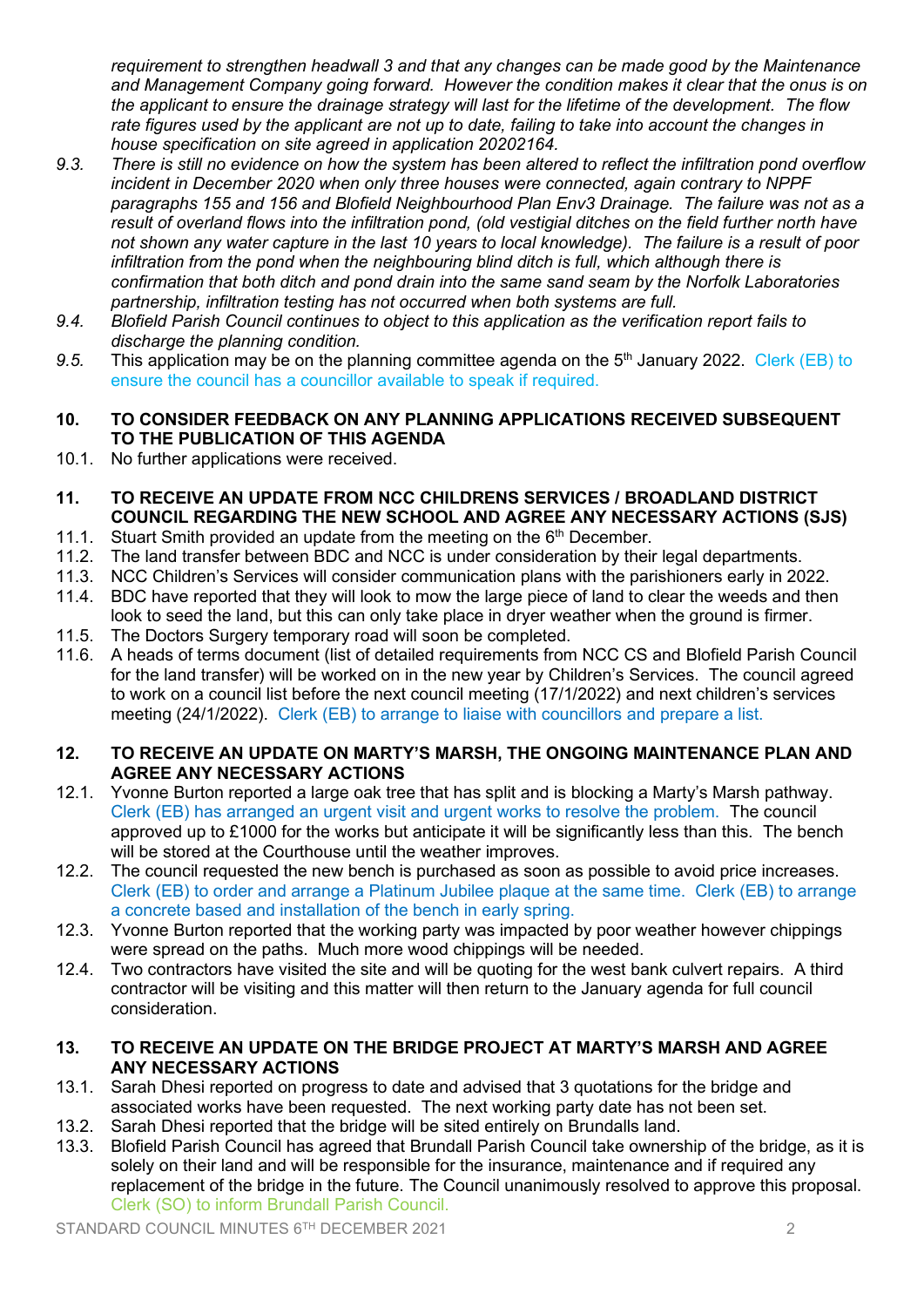- **14. TO RECEIVE AN UPDATE ON THE CHURCHYARD WALL AND CHURCHYARD HEADSTONE SIGNAGE**
- 14.1. The Clerk (EB) will be working on quotations for the churchyard wall and arranging the headstone warning signage in the new year.

## **15. TO RECEIVE AN UPDATE ON THE CHURCHYARD HEADSTONES AND AGREE ANY FURTHER ACTIONS**

- 15.1. The clerk (SO) reported that the category 5 headstones have all been repaired and paid for at a cost of £3,510.A survey of category 3 headstones has taken place and there are now 17 (up from 13) in category 4.In order to get all 17 category 4 headstones repaired the cost will be circa £200 per headstone, a further Circa £3,400.
- 15.2. The stone mason recommends the category 3 memorials should be retested August 2022. It is advisable the whole churchyard is checked every 2 years.
- 15.3. Stuart Smith proposed (seconded by Sarah Dhesi) the council await the churchyard wall repair quotations and then decide on priorities for the churchyard reserves. The council unanimously resolved to approve this proposal. Clerk (SO) to advise the Parochial Church Council of actions taken to date.

# **16. TO RECEIVE AN UPDATE ON THE COURTHOUSE PLANNING APPLICATION**

16.1. No update is available.

# **17. TO REVIEW APPROVE A SELF-CLOSING MECHANISM FOR THE CHURCHYARD GATE**

- 17.1. The clerk (EB) reported that full details of a suitable gate mechanism have been passed to the Parochial Church Council (PCC) for approval in their January meeting. Archdeacon's approval will then be required before the work can take place. Clerk (EB) to arrange.
- 17.2. The council discussed the white sign that needs removing before work commences. Stuart Smith will investigate and organise this.

## **18. TO RECEIVE AN UPDATE ON THE TOWN PIT, CONSIDER QUOTATIONS AND AGREE NECESSARY ACTIONS**

18.1. Two contractors have visited the site and will provide quotations for work to clear out the surplus reed, tidy the site, clear drains and tree works. The site visit has brought to light drains that drain from the road into the pond; these are blocked. Once work in the pond is completed (before spring 2022), these drains will need to be cleared. The fallen trees will be dealt with by the contractor at the same time as the other works to keep the costs down. This is a priority to progress in the new year before nesting season begins.

## **19. TO RECEIVE AN UPDATE REGARDING THE COUNTRY PARK LAND LINKED TO THE 20171386 MEMORIAL HALL BRUNDALL DEVELOPMENT AND AGREE NEXT ACTIONS**

19.1. Stuart Smith updated the council on discussions at the recent country park meeting with Brundall. Broadland District Council provided lots of information about possible ways forward including considering a Charitable Incorporated Organisation (CIO). Stuart Smith proposed (seconded by Sarah Dhesi) the council agree in principle to pursue the idea of a CIO. The council unanimously resolved to approve this proposal. Clerk (EB) to advise Brundall clerks and Stuart Smith to arrange the next meeting.

# **20. TO AGREE THE BUDGET AND RECOMMENDATIONS FOR 202223 AND SET THE PRECEPT FIGURE**

- 20.1. Sarah Osbaldeston (Clerk) reviewed the proposed budget for 2022/23 with the council. Taking into account all the detail provided the finance working party recommend that the Council approve the budget detailed in the documents (see Appendix A&B).
- 20.2. The working party have reviewed the budget and ensured only small increases where necessary. Broadland District Council have advised an increase in the tax base from 1514 to 1571 properties in the parish for 2022/23. It is therefore hoped that the small proposed increase in precept will be absorbed by this increase in number of properties and result in no increase in cost per household. The finance working party have reviewed the budget and recommend setting the Parish Precept at £97,500 2022/23. This is an increase of £3,500. This will result in an estimated total cost of £62.06 per year or £5.17 per month per band D house in the Parish, almost identical to last year's costs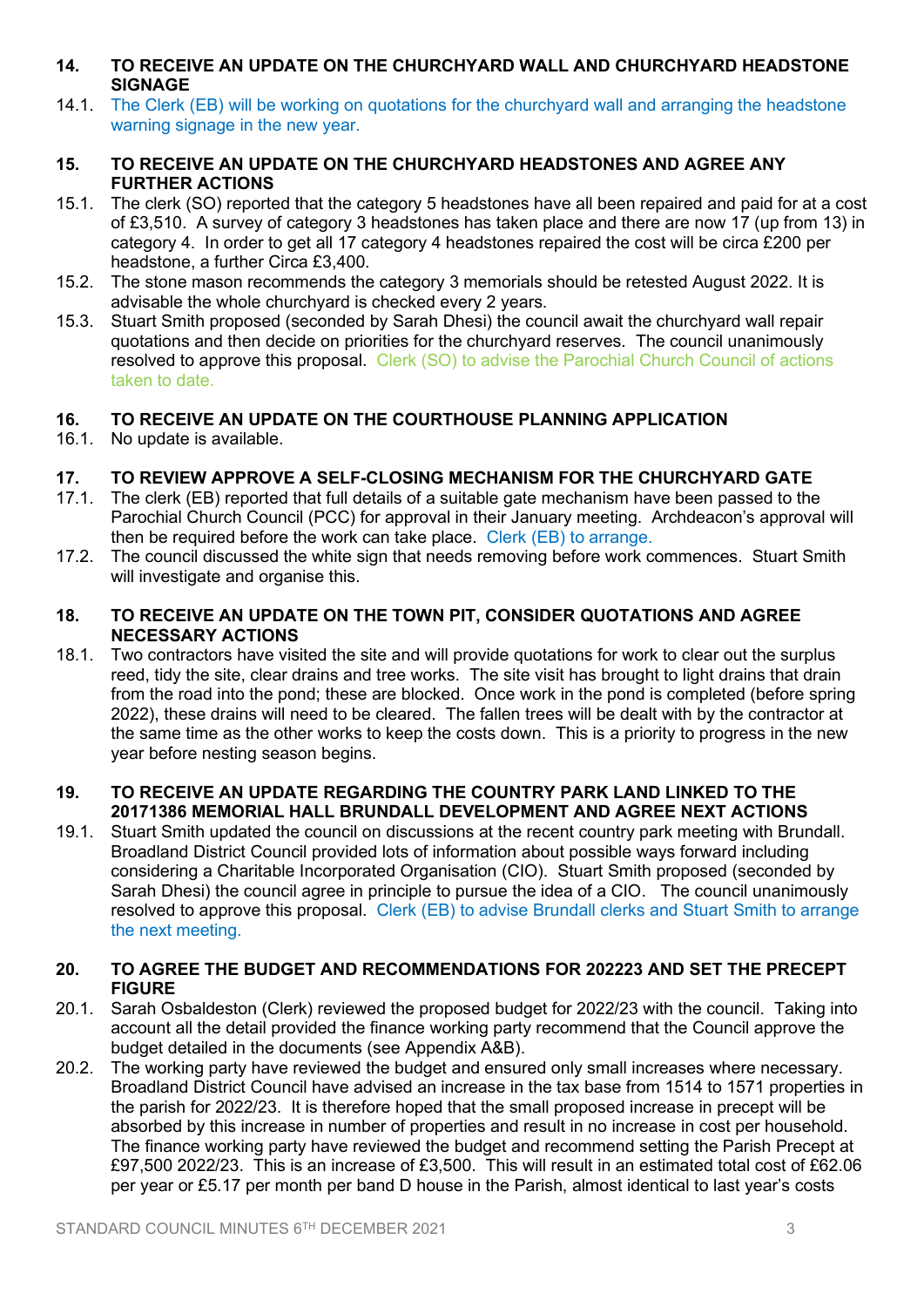- 20.3. The working party reviewed the reserves position in detail as stated at 30/11/2020 (see Appendix C) and did not feel any realignment was currently necessary. They continue to plan for reserves projects over the coming years.
- 20.4. Stuart Smith proposed (seconded by Sarah Dhesi) that the council approve the budget detail laid out in items 20.1-20.3 and agree to set the precept for 2022/23 to £97,500. The council unanimously resolved to approve this proposal. Clerk (SO) to advise BDC.

## **21. TO NOTE URGENT LAPTOP UPDATES / UPGRADES EXPENDITURE MADE AND AGREE ANY FURTHER EXPENDITURE**

21.1. The clerk (SO) reported that the two council laptops required urgent hardware updates. These were carried out at a cost of £166+VAT. The council unanimously resolved to approve this payment.

## **22. TO APPROVE INVOICES FOR PAYMENT, NOTE COUNCIL FUNDS AND REVIEW INTERNAL MONTHLY CHECKS**

- 22.1. The clerk (SO) reported that the bank balance at 4<sup>th</sup> November 2021 is £934,882.17.
- 22.2. The council noted the internal audit monthly checks dated 30 November 2021.
- 22.3. The council noted a receipts list (Appendix D) of vouchers  $#41 #51$  up to the  $29<sup>th</sup>$  October 2021 totalling £57,565.22.
- 22.4. Sarah Dhesi proposed (seconded by Stuart Smith) the council approve all payments of vouchers #134 - #152 totalling £9,692.67 (see Appendix E). The council unanimously resolved to approve this proposal. Clerk (SO) to make payments.

# **23. TO CONSIDER A REPAIR TO THE WOODEN CHURCHYARD GATE**

23.1. Yvonne Burton reported the need to repair the wooden churchyard gate latch and hanging position. A quotation for £120 has been received. Paul Culley-Barber proposed (seconded by Yvonne Burton) the council arrange for this repair to be carried out as soon as possible. Clerk (EB) to arrange.

## **24. TO NOTE CIL SPEND GUIDANCE FROM BROADLAND DISTRICT COUNCIL AND AGREE TRANSFER OF THE RECENT CIL INCOME**

24.1. Broadland District Council CIL officer has confirmed that in view of the fact that Blofield Parish Council has a major project planned that is selectively progressing BDC will not be clawing back CIL funds within a 5 year time period. The council should continue to work with BDC and keep them updated with progress.

# **25. TO CONSIDER AN INCREASE IN SOLICITOR COSTS FOR WYNGATES LAND AND AGREE ANY NECESSARY ACTIONS**

- 25.1. The clerk (SO) discussed the revised quotation for legal costs for areas 1&2 on the Wyngates site in detail. Stuart Smith proposed (seconded by Sarah Dhesi) the council agree to the cost of £1,125 + £225 +VAT. The council resolved to approve this proposal.
- 25.2. The council raised a number of further legal questions relating to the Wyngates land and the 'land swop' of the old school site playing field. The council agreed to ask further questions for clarity and request further quotations to understand future legal costs. Clerk (SO) to action.
- 25.3. The council discussed the need to create a 'heads of terms' list of requirements for the 'old school site', requested by NCC Children's Services for January 2022. Clerk (EB) to arrange a small group of councillors to meet and draft requirements before the next council meeting.

## **26. TO NOTE A PARISHIONER'S CONCERNS OVER THE GRASS LENGTH OF THE VERGES ON YARMOUTH ROAD / LINGWOOD ROAD AND AGREE ANY NECESSARY ACTIONS**

26.1. A parishioner is concerned over the length of the grass verges on Yarmouth Road / Lingwood Road. The clerk has discussed these concerns with our grass contractor who has advised that cutting stops mid-October and it is not possible to make any further cuts this year. This area of land received its last cut on the 11<sup>th</sup> of October. The council paid for 12 cuts and received 16 over the cutting season. The council agreed to request, if possible, for the cuts for 2022 to be more spaced out with a later stop date of the grass cutting due to the change in climate creating a larger grass growing season. Clerk (SO) to advise the grass contractor.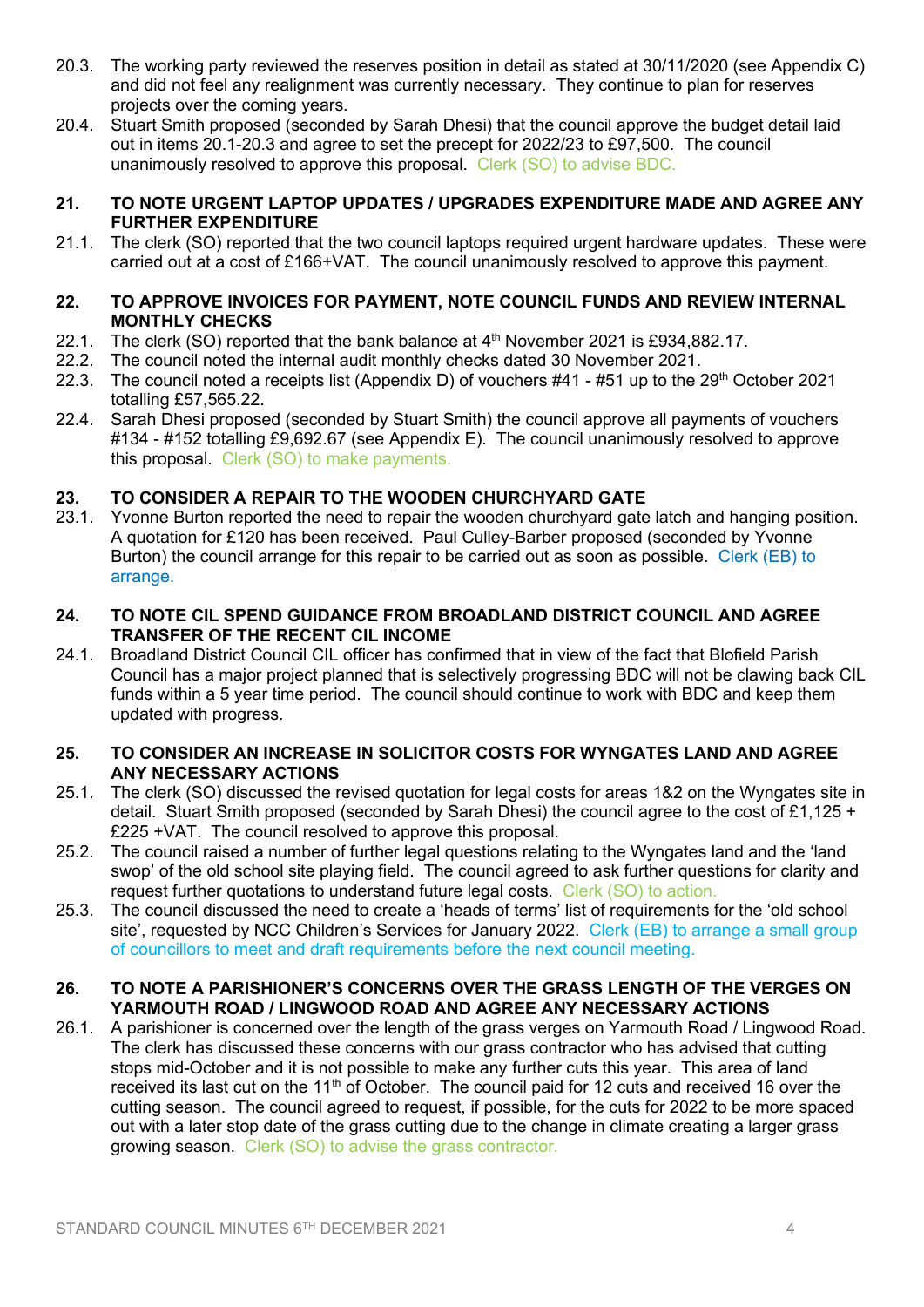# **27. TO CONSIDER A REQUEST FOR METAL DETECTING ON PARISH LAND**

27.1. Following a brief discussion, the council resolved to allow metal detecting in the accessible areas of Marty's Marsh. Clerk (EB) to advise the parishioner and send a map; detailing areas of conservation that are out of bounds.

# **28. TO CONSIDER A REQUEST FROM THE COURTHOUSE MANAGEMENT COMMITTEE REGARDING THEIR CAR PARK**

28.1. Sarah Dhesi proposed (seconded by Stuart Smith) the council do not pursue the car park improvements at this time. The council unanimously resolved to approve this proposal. The council have a detailed survey recently received for the courthouse. This has identified significant urgent work to the fabric of the building. The council currently olds £22,368.14 in the courthouse reserves. Clerk (EB) to arrange a meeting with a couple of courthouse management committee representatives and councillors to plan repairs for 2022 and obtain relevant quotations.

# **29. TO RECEIVE AN UPDATE ON WYNGATES LAND BOX HEDGING**

- 29.1. BDC representative Matthew Yates has contact the clerk (SO) regarding the box blight at Wyngates. BDC have agreed to replace all 50 metres of the box hedging with a suitable similar (none-box) alternative), this is not likely to take place until the spring 2022.
- 29.2. The council agreed to contact our solicitor to ensure the replacement of the box hedging is noted as a legally binding statement in the contract for the land transfer; if it takes place before the box is replaced. Clerk (SO) to action.

## **30. TO RECEIVE AN UPDATE FROM THE NATIONAL HIGHWAYS / BLOFIELD PARISH COUNCIL MEETING**

30.1. Sarah Dhesi has drafted a response to the statement of common grounds and circulated to the councillors. Clerk (EB) to gather feedback and submit by the end of the week.

# **31. TO CONSIDER A PARISHIONER REQUEST REGARDING TOWN PIT BOUNDARY TREES**

31.1. Sarah Dhesi reported that the boundary trees in question are not on the town pit boundary but on adjacent properties and not the council's responsibility.

# **32. TO CONSIDER A PARKING FLYER IN CONJUNCTION WITH BLOFIELD SCHOOL**

32.1. Stuart Smith proposed (seconded by Sarah Dhesi) the council circulate the flyer on social media / website and the next newsletter. The council resolved to approve this proposal. Clerk (EB) to action.

# **33. TO RECEIVE AN UPDATE ON BENCH REPAIRS AND AGREE ANY NECESSARY ACTIONS**

33.1. Small repairs are taking place to two benches within the parish.

## **34. TO CONSIDER A PROPOSAL FROM HEATHLANDS MANAGEMENT COMMITTEE REGARDING PLAY EQUIPMENT (discussed after agenda item 7)**

- 34.1. Stuart Smith has been working with Heathlands Management Committee on a new play equipment proposal for Heathlands. Specific section 106 funds have been allocated through two developments within the parish to Heathlands Community Centre to a total of £28,625.46.
- 34.2. Three quotations have been obtained. Stuart Smith proposed the council use the Section 106 funds totalling £28,188.60 to purchase the play equipment from Wicksteeds; subject to the approval from the BDC Section 106 Officer. The council unanimously resolved to approve this proposal. In addition, Heathlands have obtained a grant from NCC for £5,000 which they will put towards the play equipment. Clerk (SO) to confirm expenditure with BDC officer.

# **35. TO RECEIVE AN UPDATE FROM THE MARGARET HARKER HALL MEETING**

35.1. Sarah Dhesi reported that the Margaret Harker Hall meeting was missing key members so did not take place. She advised that their booking secretary has recently resigned.

## **36. TO NOTE PARISHIONERS ONGOING CONCERNS REGARDING SPEEDING WITHIN THE PARISH**

36.1. The clerk reported a parishioner's concerns regarding speeding within the parish.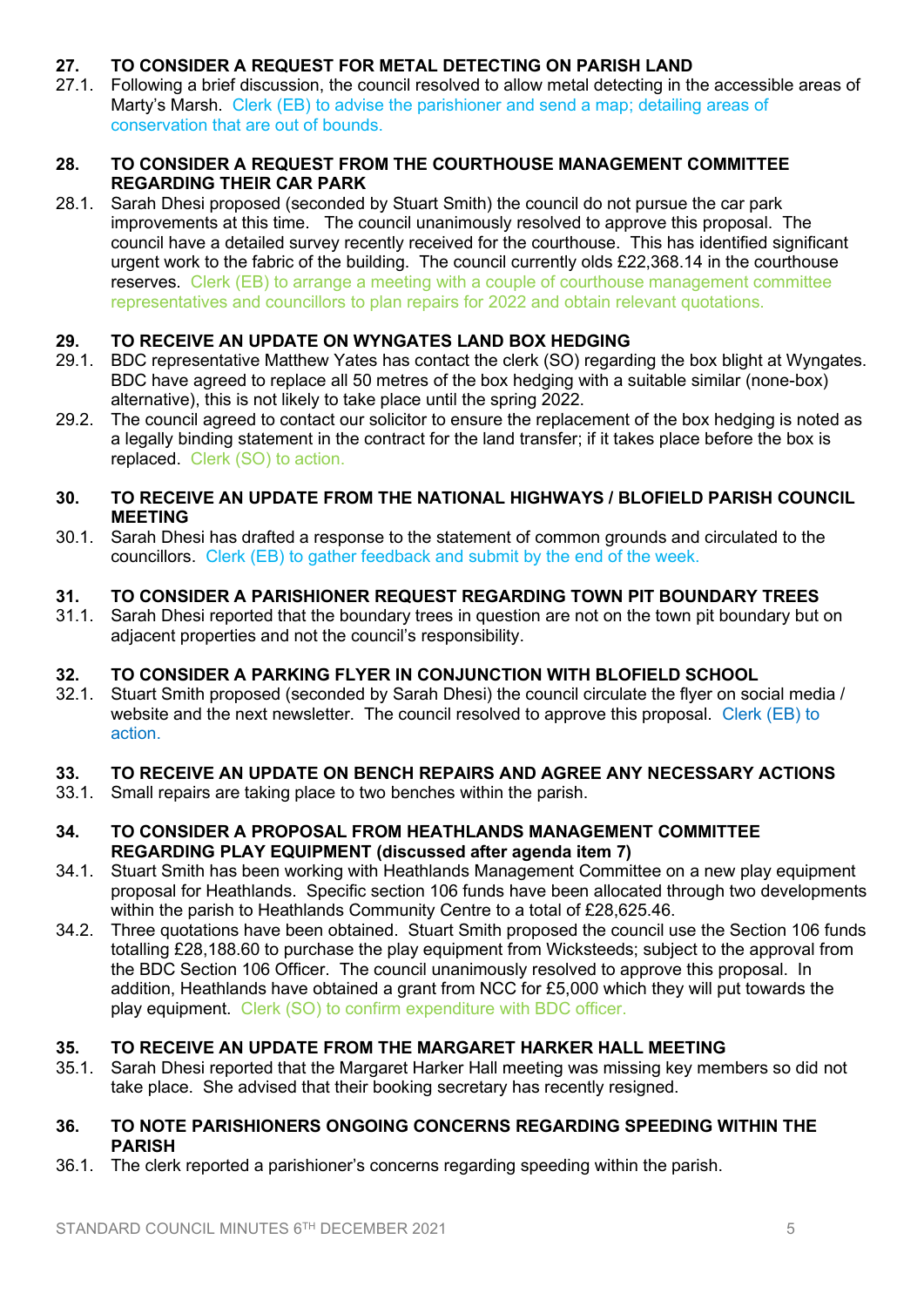- 36.2. The council agreed to send the SAM2 Speed data to Norfolk Constabulary. This data shows a definite need for regular police speed checks within the parish. This data is also published on the council website.
- 36.3. The council agreed to ask the parishioner's assistance to take on the speed watch co-ordinator role.

# **37. TO RECEIVE THE CLERK'S REPORT & CORRESPONDENCE**

- 37.1. The council agreed to pay the postage of £3 for an A3 Marty's Marsh panel from the CPRE awards.
- 37.2. Police are appealing for witnesses following a fail-to-stop collision in Blofield on Friday 19 November. Anyone who may have witnessed the collision, has dashcam footage from the area at the time of the incident, or anyone with information, should contact PC Ruby Antonio-Hall at Sprowston Police Station on **101** quoting incident number 443 of Friday 19 November 2021.
- 37.3. Antisocial behaviour has been reported in the bandstand area in the new Wyngates site and referred to the police.
- 37.4. Blofield Parish has been included in Norfolk County Council's 'Reclaim the Rain' project.

#### **38. OTHER REPORTS AND ITEMS FOR THE NEXT AGENDA**

38.1. Paul Culley-Barber - Safety crossings on The Street in Blofield

## **39. TO NOTE THE DATE OF THE NEXT PARISH COUNCIL MEETING**

39.1. Monday 17<sup>th</sup> January 2022 at 7:30pm at Blofield Courthouse.

## **40. TO NOTE THE DATE OF THE NEXT PLANNING PARISH COUNCIL MEETING**

40.1. Monday 31<sup>st</sup> January 2022 at 7:30pm at Blofield Courthouse.

# **41. TO NOTE MEETING DATES FOR 2022**

| <b>Monday</b>                                                                                          | 17 <sup>th</sup> January 2022   | monthly                                | <b>Blofield Courthouse</b> |
|--------------------------------------------------------------------------------------------------------|---------------------------------|----------------------------------------|----------------------------|
| Monday                                                                                                 | 31 <sup>th</sup> January 2022   | planning                               | <b>Blofield Courthouse</b> |
| <b>Monday</b>                                                                                          | 14th February 2022              | monthly                                | <b>Blofield Courthouse</b> |
| Monday                                                                                                 | 28 <sup>th</sup> February 2022  | planning                               | <b>Blofield Courthouse</b> |
| <b>Monday</b>                                                                                          | 14th March 2022                 | monthly                                | <b>Blofield Courthouse</b> |
| Monday                                                                                                 | 28 <sup>th</sup> March 2022     | planning                               | <b>Blofield Courthouse</b> |
| Thursday                                                                                               | 31 <sup>st</sup> March 2022     | Annual Meeting of the parish           | <b>Blofield Courthouse</b> |
| <b>Monday</b>                                                                                          | 25th April 2022                 | monthly                                | <b>Blofield Courthouse</b> |
| Monday                                                                                                 | 9 <sup>th</sup> May 2022        | planning                               | <b>Blofield Courthouse</b> |
| Monday                                                                                                 | 23rd May 2022*                  | Annual and monthly Blofield Courthouse |                            |
| * The Annual Parish Council meeting starts at 7.00pm, followed by the Parish Council meeting at 7:30pm |                                 |                                        |                            |
| Monday                                                                                                 | $6th$ June 2022                 | planning                               | <b>Blofield Courthouse</b> |
| <b>Monday</b>                                                                                          | 20th June 2022                  | monthly                                | <b>Blofield Courthouse</b> |
| Monday                                                                                                 | 4th July 2022                   | planning                               | <b>Blofield Courthouse</b> |
| <b>Monday</b>                                                                                          | 18 <sup>th</sup> July 2022      | monthly                                | <b>Blofield Courthouse</b> |
| Monday                                                                                                 | 1 <sup>th</sup> August 2022     | planning                               | <b>Blofield Courthouse</b> |
| <b>Monday</b>                                                                                          | 15th August 2022                | monthly/planning                       | <b>Blofield Courthouse</b> |
| <b>Monday</b>                                                                                          | 12th September 2022             | monthly                                | <b>Blofield Courthouse</b> |
| Monday                                                                                                 | 26 <sup>th</sup> September 2022 | planning                               | <b>Blofield Courthouse</b> |
| <b>Monday</b>                                                                                          | 10th October 2022               | monthly                                | <b>Blofield Courthouse</b> |
| Monday                                                                                                 | 24th October 2022               | planning                               | <b>Blofield Courthouse</b> |
| <b>Monday</b>                                                                                          | 7 <sup>th</sup> November 2022   | monthly                                | <b>Blofield Courthouse</b> |
| Monday                                                                                                 | 21 <sup>st</sup> November 2022  | planning                               | <b>Blofield Courthouse</b> |
| <b>Monday</b>                                                                                          | 5 <sup>th</sup> December 2022   | monthly/planning                       | <b>Blofield Courthouse</b> |
| <b>Monday</b>                                                                                          | 16th January 2023               | monthly                                | <b>Blofield Courthouse</b> |
| Monday                                                                                                 | 30th January 2023               | planning                               | <b>Blofield Courthouse</b> |
| <b>Monday</b>                                                                                          | 13th February 2023              | monthly                                | <b>Blofield Courthouse</b> |
| Monday                                                                                                 | 27th February 2023              | planning                               | <b>Blofield Courthouse</b> |